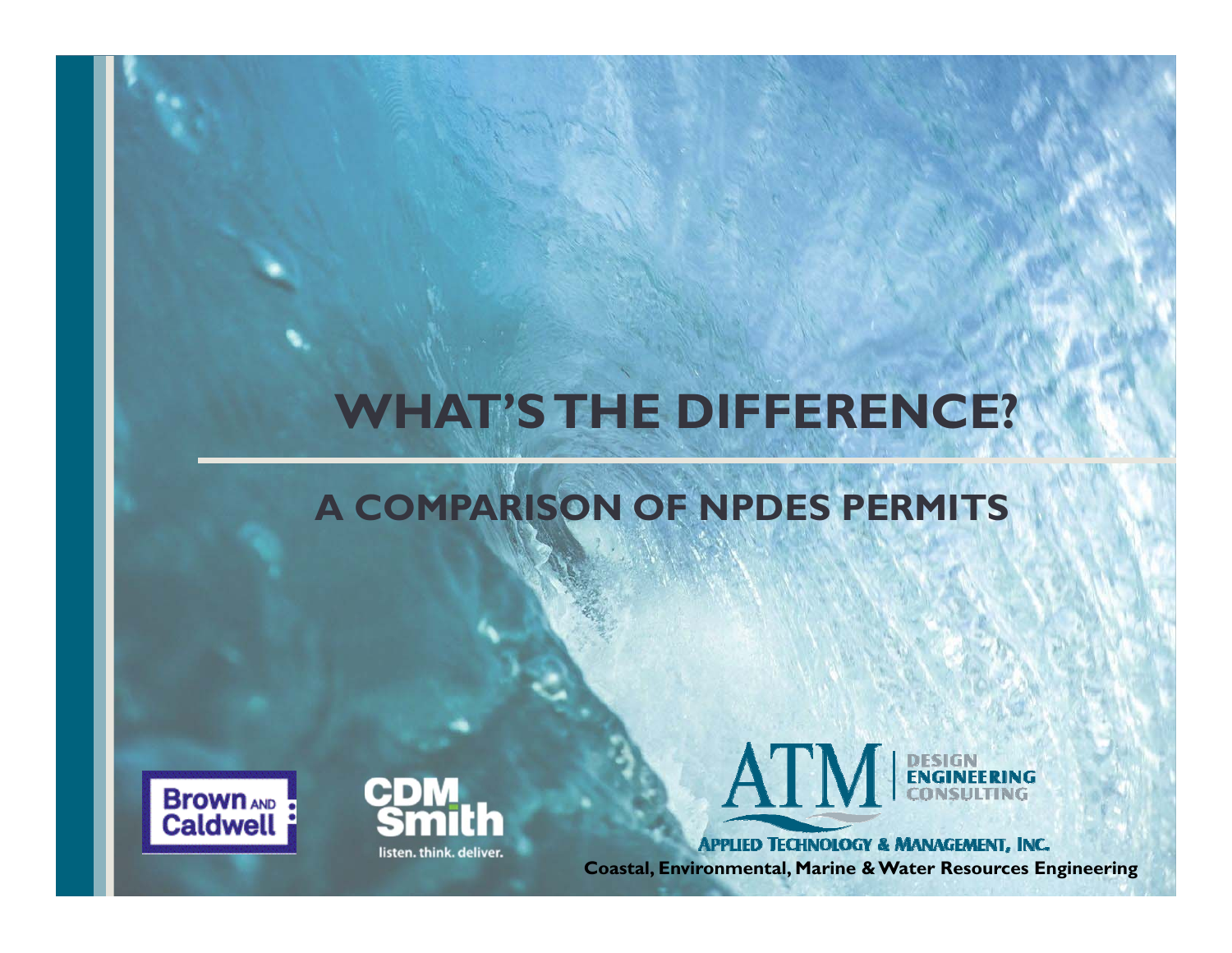

- **Laurie Hawks**  Brown and Caldwell, GA
- **David Mason, PE, D.WRE**  CDM Smith, TN
- **Joseph Mina, PE**  ATM, SC
- Members of SESWA Board and Policy Committee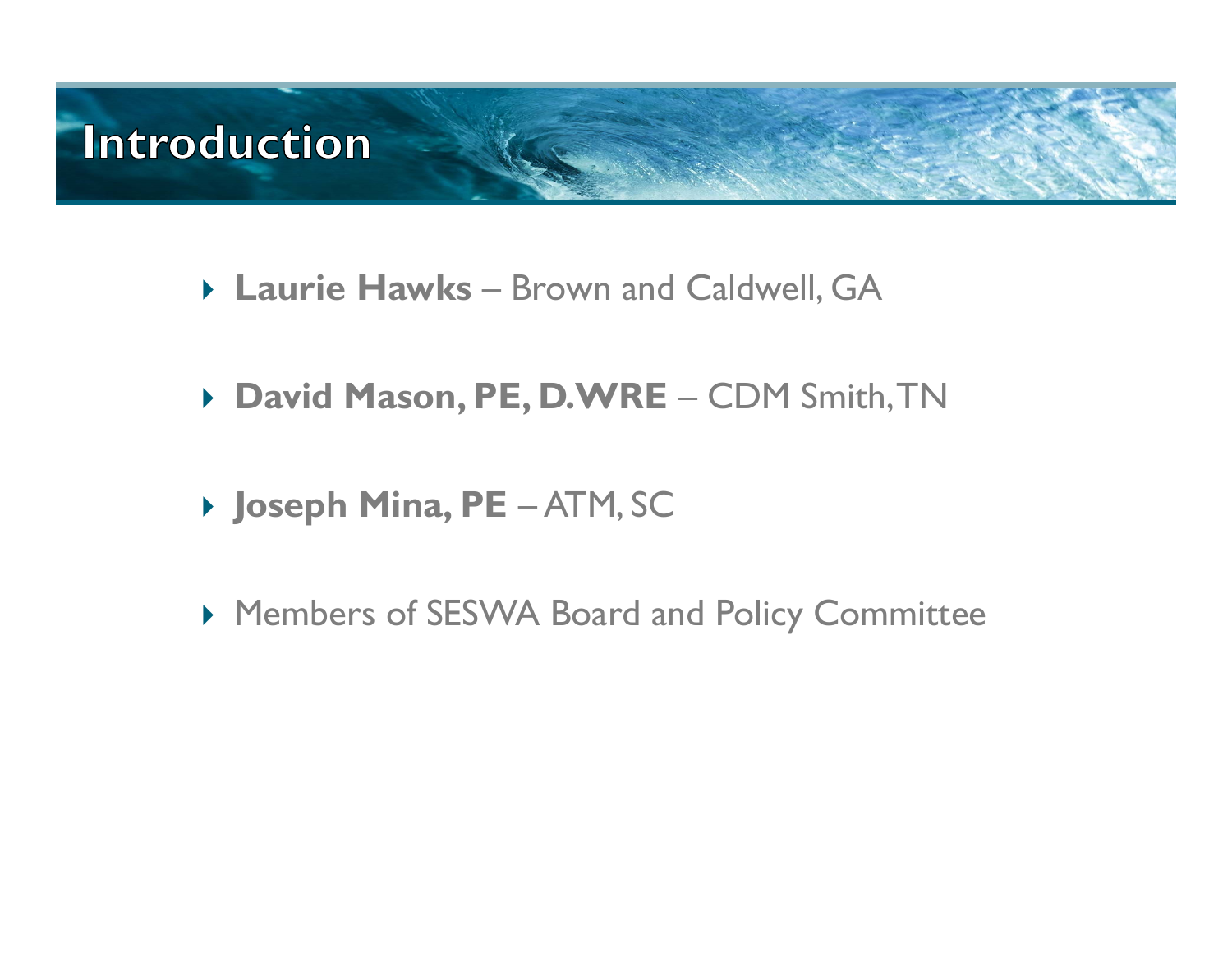### **State Permit Requirements**

- ▶ States are authorized by EPA to administer and issue NPDES Permits to enforce the Clean Water Act
- ▶ SE states are all fully authorized

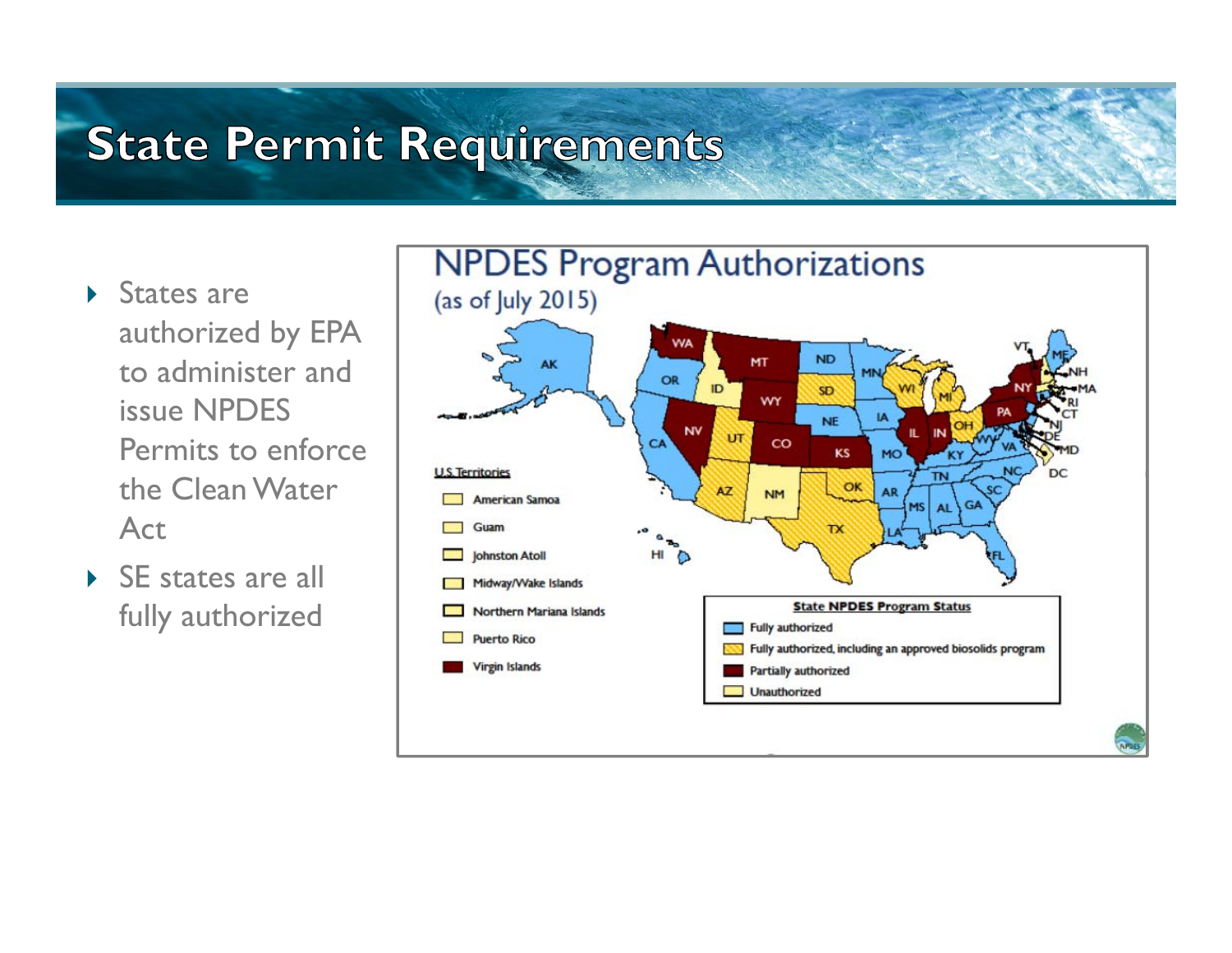### **State Permit Summary**

- State permits for small MS-4s were reviewed and compared
- States reviewed include all SESWA Member States MS, AL, TN, KY, NC, SC, GA & FL
- $\blacktriangleright$  Many similarities at this level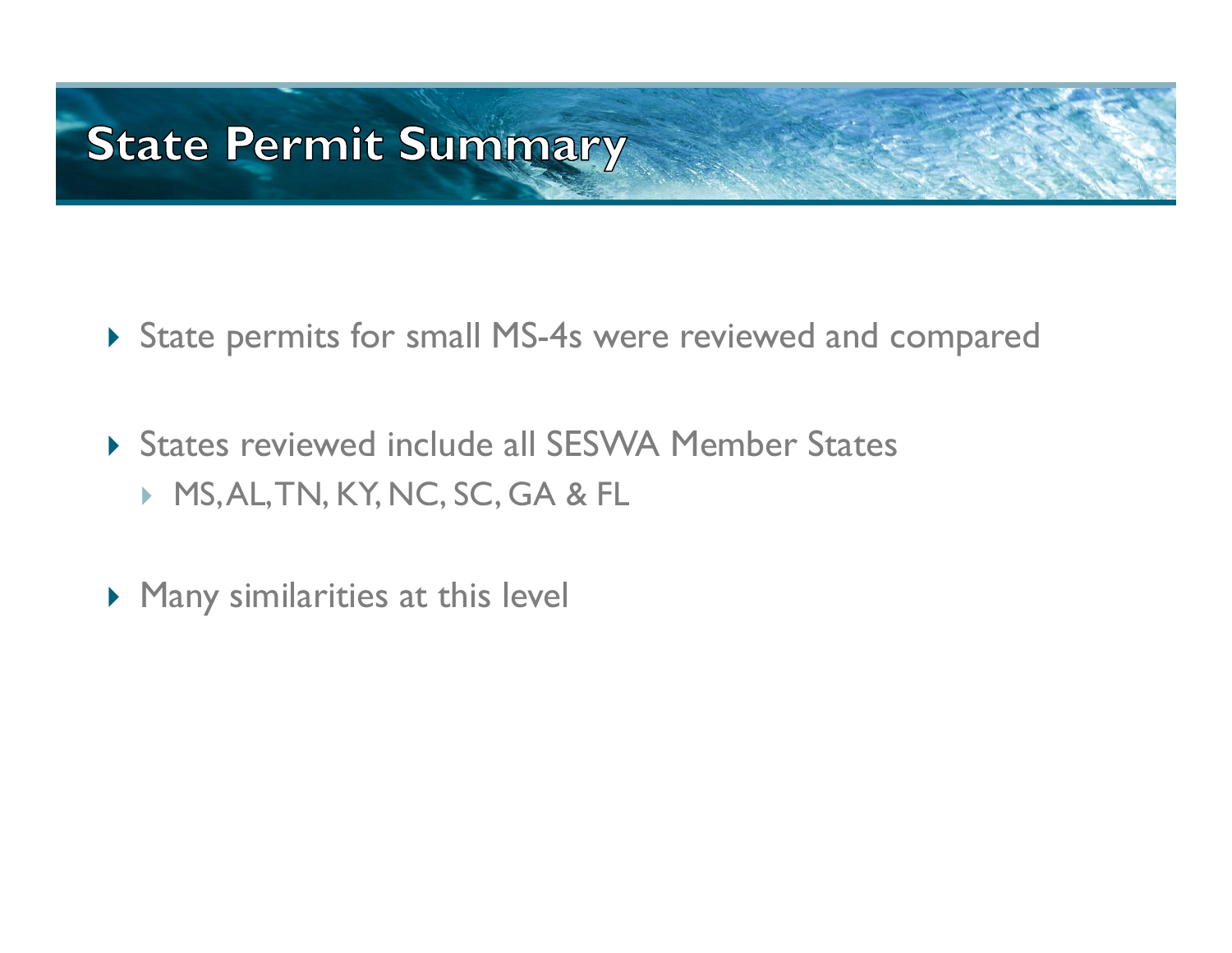#### **Overall State Permit Requirements**

#### **Six basic components to all permits**

- $\triangleright$  Public Education
- ▶ Public Involvement
- Þ Illicit Discharge Detection & Elimination (IDDE)
- $\blacktriangleright$ Construction Stormwater Management (E&S)
- $\blacktriangleright$ Post Construction Stormwater Management (PCSM)
- Pollution Prevention/Good Housekeeping for Municipal Operations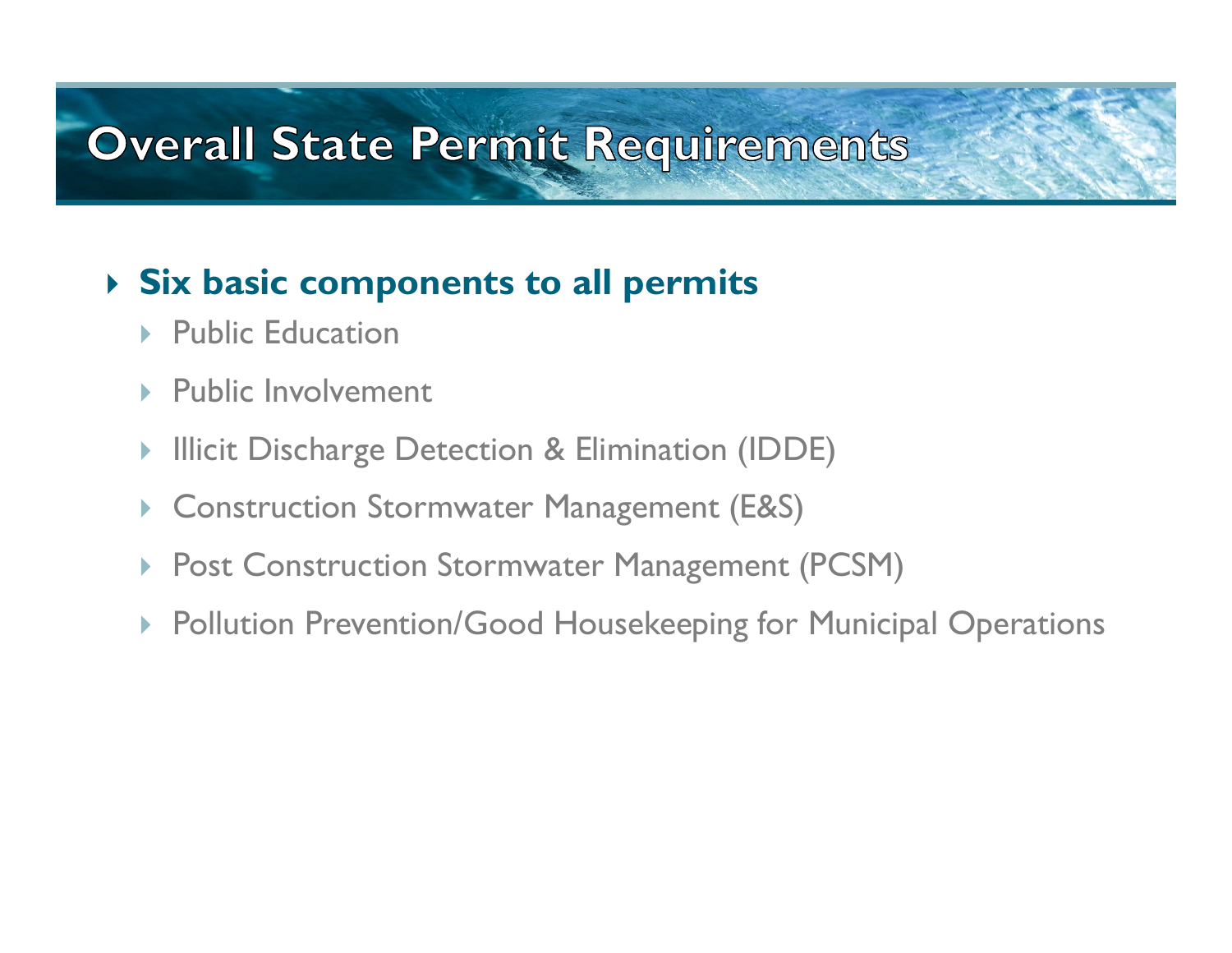# **PCSM Requirements by State**

#### **Post-Construction Stormwater Management Requirements Compared**

| <b>State</b>                 | <b>Runoff Reduction</b> | Control<br>Volume | TSS<br>Pollutant Removal | <b>Fecal/Bacteria</b><br>×<br>Pollutant Removal | <b>Other</b><br>Pollutant Removal - | mitigation<br>Off-site | Public Fund In Lieu<br>Payment into | Maintenance<br><b>BMP</b> | Required<br>Inspections | <b>Green Infrastructure Required</b> |
|------------------------------|-------------------------|-------------------|--------------------------|-------------------------------------------------|-------------------------------------|------------------------|-------------------------------------|---------------------------|-------------------------|--------------------------------------|
| Tennessee                    | Pre/Post                | $\mathbb{I}^n$    | 80%                      |                                                 |                                     | $\times$               | X                                   | X                         | $\times$                |                                      |
| South Carolina               | Pre/Post                | $\mathbb{I}^n$    |                          |                                                 | X                                   |                        |                                     |                           | X                       |                                      |
| North Carolina (Non-Coastal) | $\mathsf X$             | lyr               | 85%                      | X                                               | X                                   |                        |                                     | X                         |                         |                                      |
| Kentucky                     | Pre/Post                | 80th              | X                        | X                                               | X                                   | X                      | Χ                                   | X                         | X                       | X                                    |
| Georgia                      | Pre/Post                | lyr               | 80%                      |                                                 |                                     |                        |                                     |                           |                         | X                                    |
| Florida                      | Pre/Post                |                   |                          |                                                 |                                     |                        |                                     | $\times$                  |                         |                                      |
| Alabama                      | Address                 | 2yr               |                          |                                                 |                                     |                        |                                     | X                         | X                       | X                                    |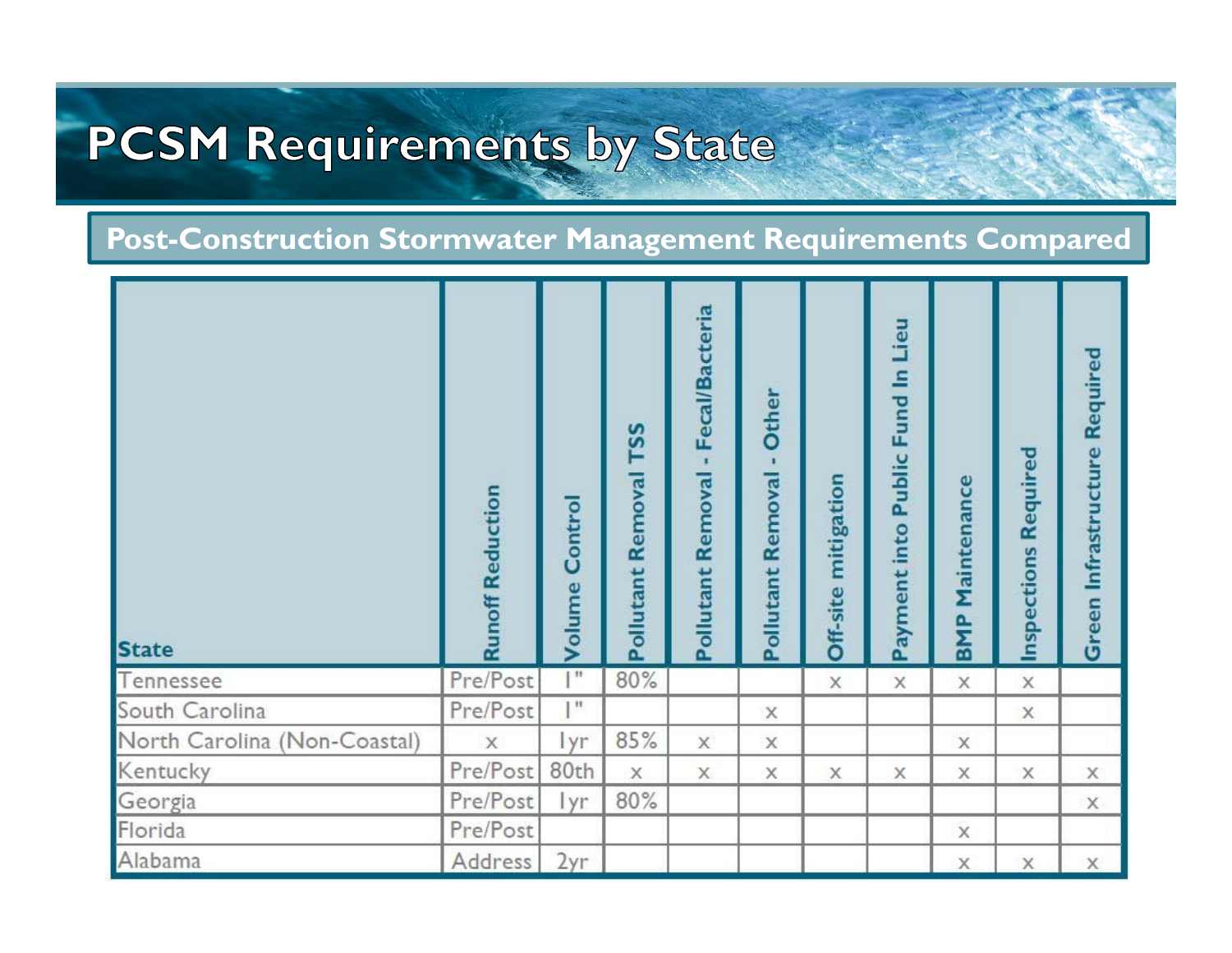### **Examples - PCSM comparison**

- Runoff Reduction (Peak Rate Control)
	- All but NC, FL and AL specifically state Pre vs. Post requirement
		- $\triangleright$   $\,$   $\sf NC$  doesn't state anything regarding runoff reduction
		- FL and AL reference use of ordinance "to address" PCSM runoff
- Volume Control (Infiltration/Retention or Extended Detention)
	- All require some specific requirement except FL
		- $\blacktriangleright$  1", 1 or 2 yr. storm,  $80^{\text{th}}$  percentile
- ▶ Pollutant Removal
	- ▶ Varies widely
	- $\blacktriangleright$ TSS specifically noted in TN, NC and GA, and KY
	- ▶ Fecal required in NC and KY
	- ▶ "Other" mentioned in NC, SC, KY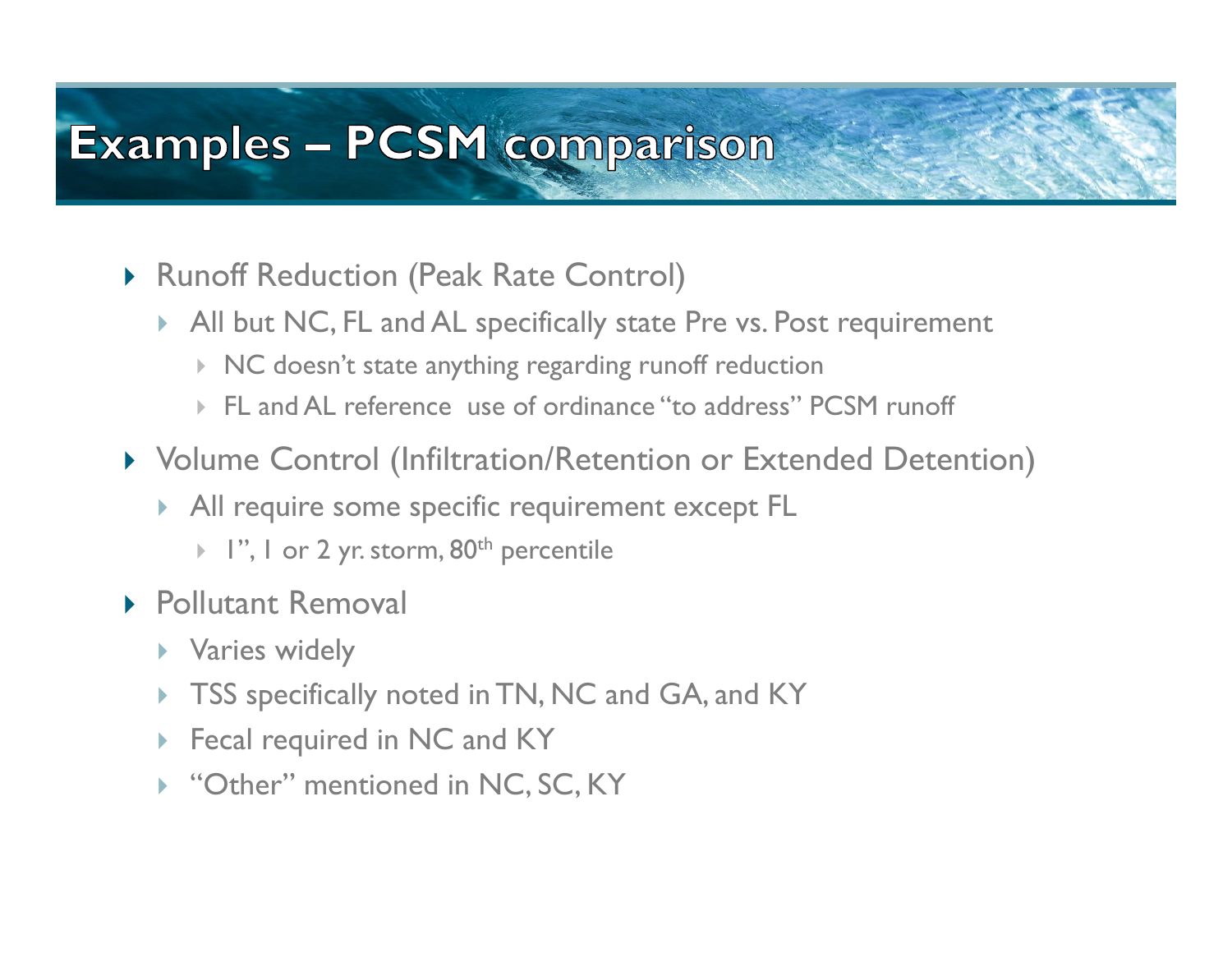### **Examples - PCSM comparison**

- Offsite Mitigation and Payment into Public Fund
	- $\blacktriangleright$ Allowable in TN & KY
- **>** Velocity Control (Channel Protection)
	- $\blacktriangleright$ Required as a mention in some, not in most
- ▶ BMP Maintenance & Inspections
	- $\blacktriangleright$ Required in some way in all but GA
- Overall some states are more specific in the permit and some rely on filter down to local authority or individual MS-4s to set standards to Maximum Extent Practicable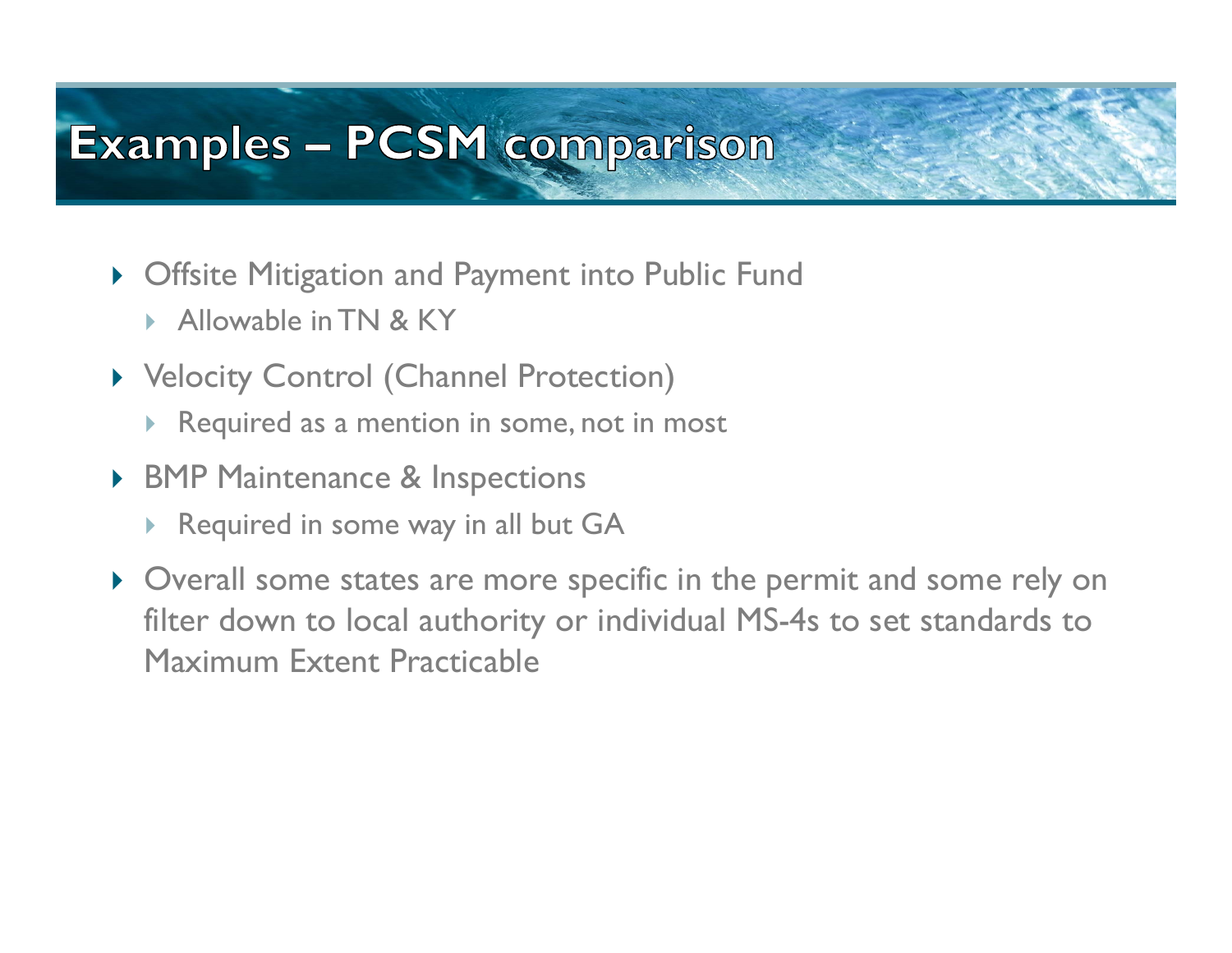### **Examples - Green Infrastructure Elements**

- ▶ SESWA Policy Committee has been researching permit language from Region 4 states
- $\blacktriangleright$  New permit requirements led to questions about what other states are requiring
- States vary widely in Post Construction Stormwater Control (PCSC) permit language
- Green Infrastructure/Low Impact Design language in GA drove comparison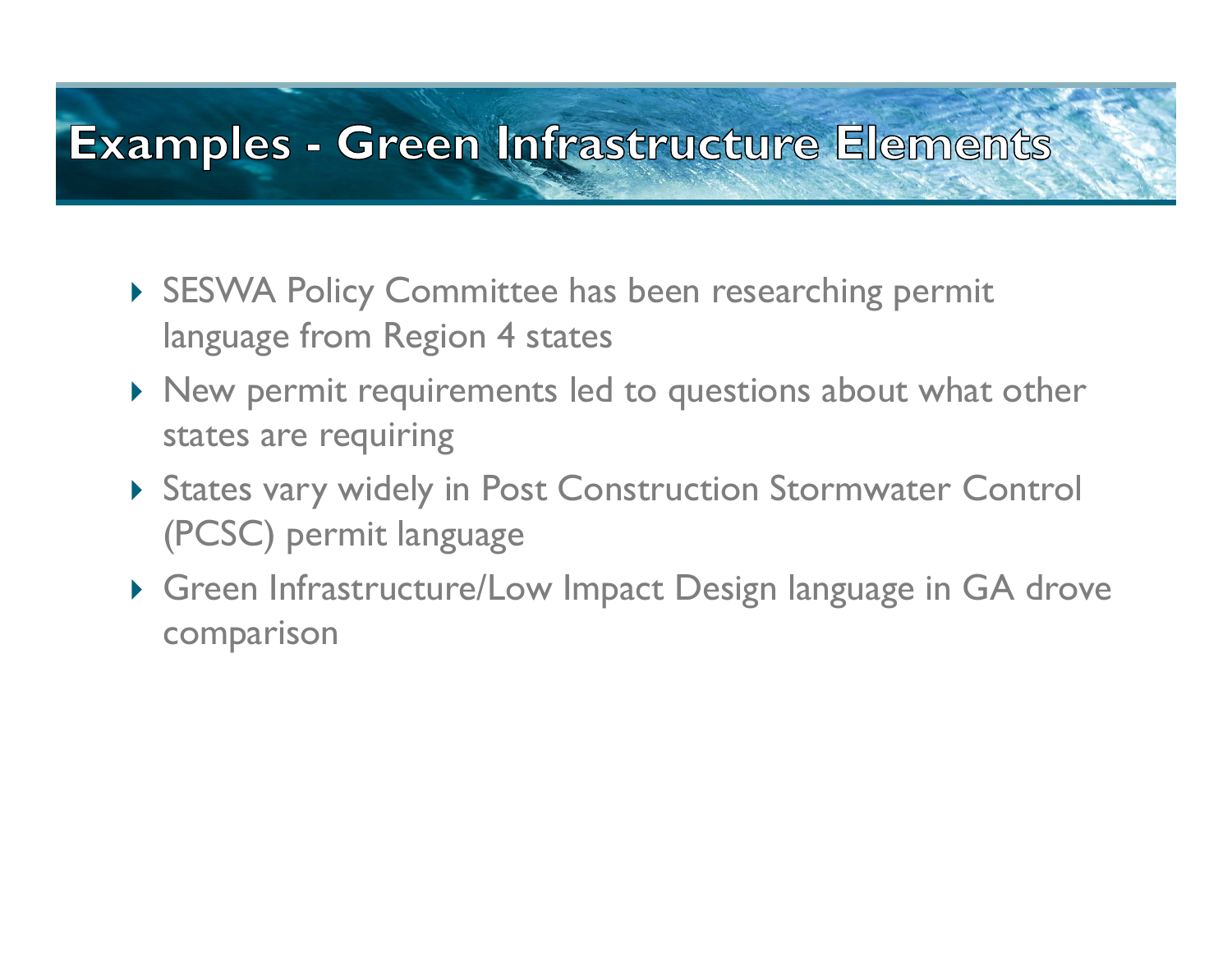#### **GA Phase 1 and II**

"The permittee must have a program in place for considering the use of **GI/LID** techniques and developing an inventory of structures. The program must include an inspection and maintenance component. "

"Conduct inspections … GI/LID "Conduct maintenance … GI/LID "Develop procedures …GI/LID structures are maintained as needed."

#### **2017 Stormwater Manual**

"..water quality goal can be accomplished either through runoff reduction (1.0 inch retain) or water quality treatment (1.2 inch treatment)… "

▶ Draft Phase II

"No later than Dec. 2020, all permittees must be using performance standard …retain first 1.0 inch of rainfall to maximum extent practicable… "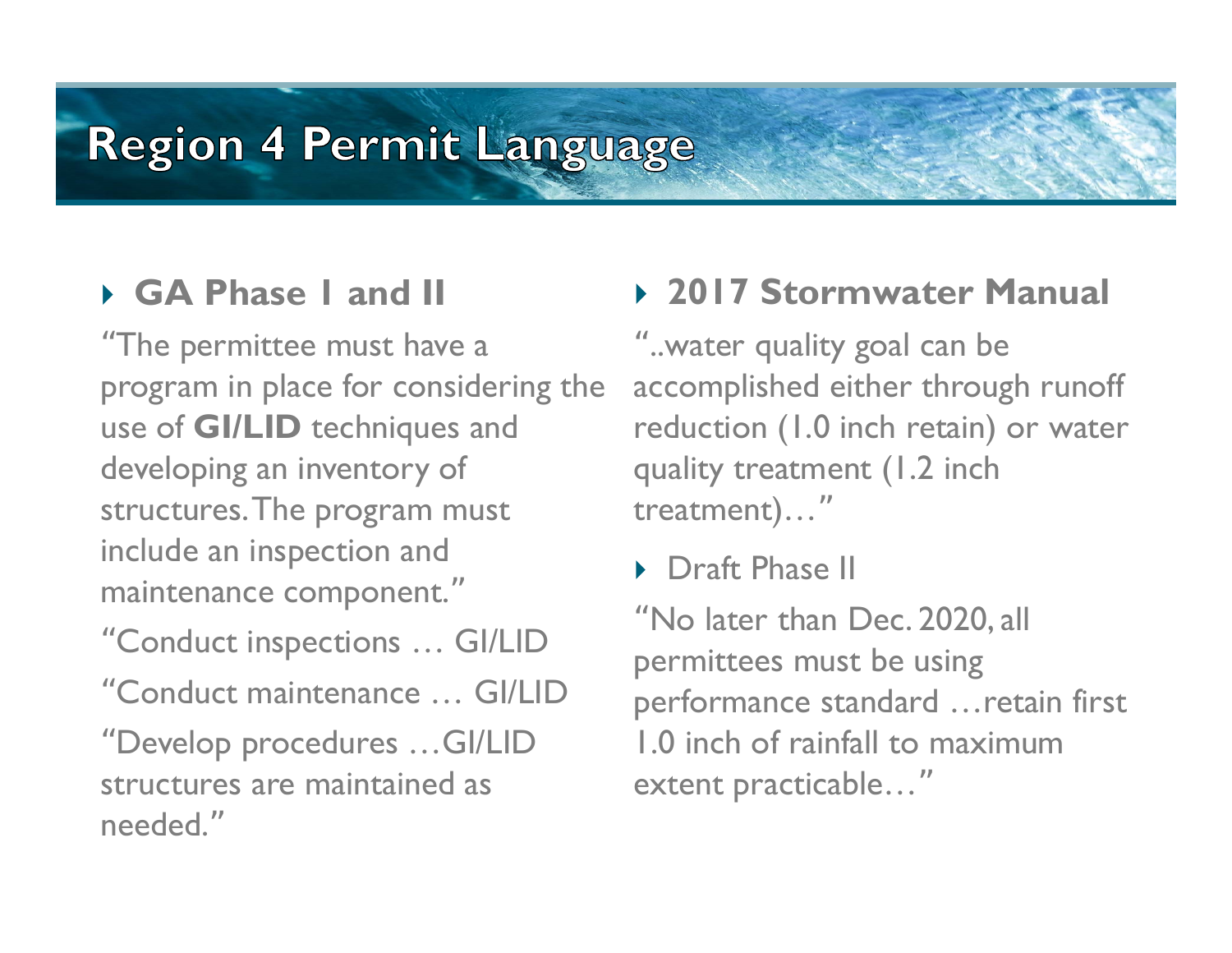#### **TN**

"The permittee must implement and enforce permanent stormwater controls that are comprised of **runoff reduction and pollutant removal**…"

#### **TN**

"The permittee shall develop site design standards… that are designed, built and maintained to **infiltrate, evapotranspire, harvest and/or use**, at a minimum, the first inch of every rainfall event preceded by 72 hours of no measurable precipitation. This first inch of rainfall must be 100% managed with no discharge to surface waters."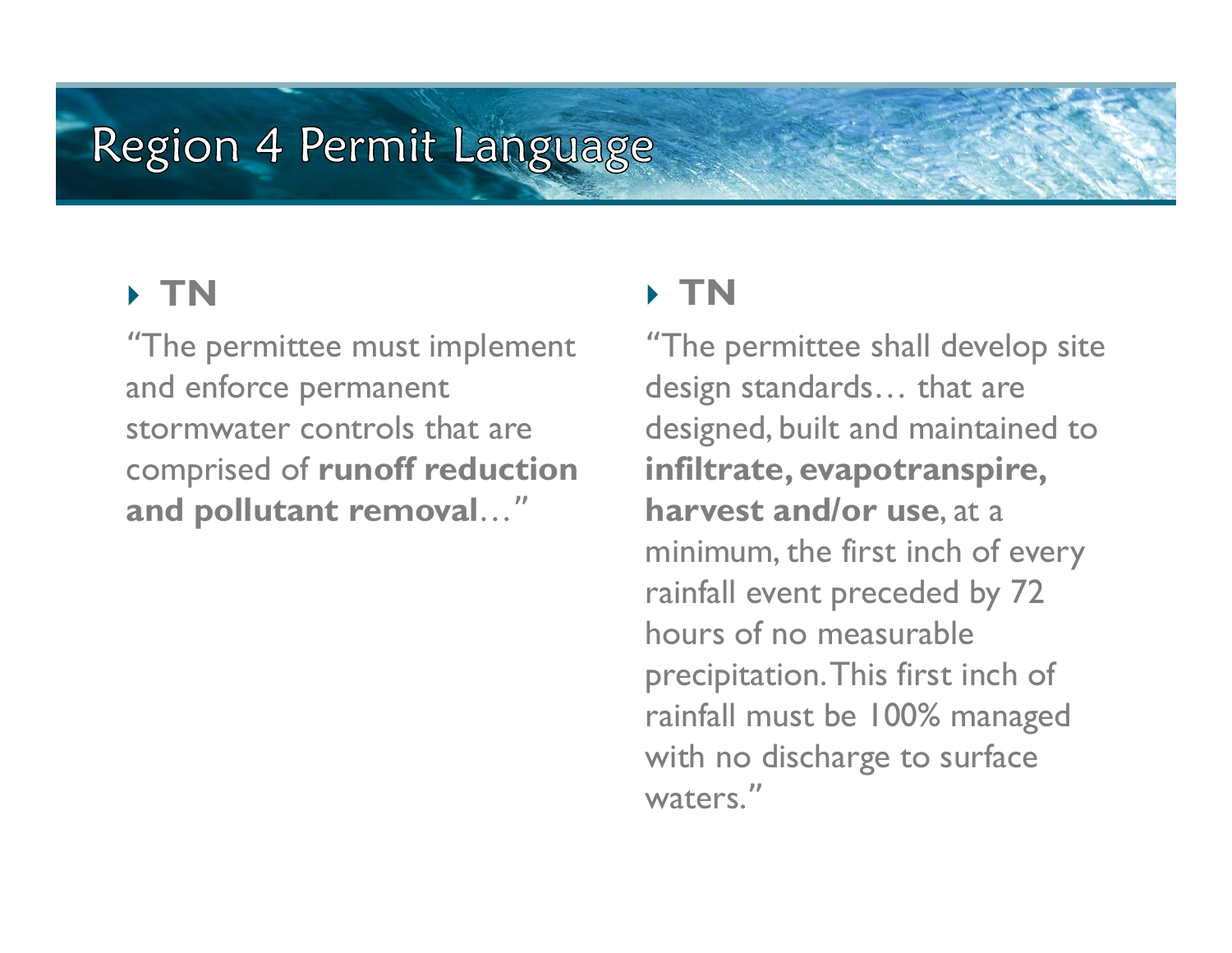#### **NC**

#### **2017 New Stormwater Design Manual**

A project is equally compliant with state rules regardless of whether the SCM treats runoff and releases it or infiltrates and evapo-transpires stormwater"

#### **NC**

"Manage stormwater runoff …that drains to the MS-4…long term operation and maintenance of BMPs….ensure controls in place to minimize water quality impacts "

"Implement strategies which include structural and nonstructural BMPs appropriate for the community "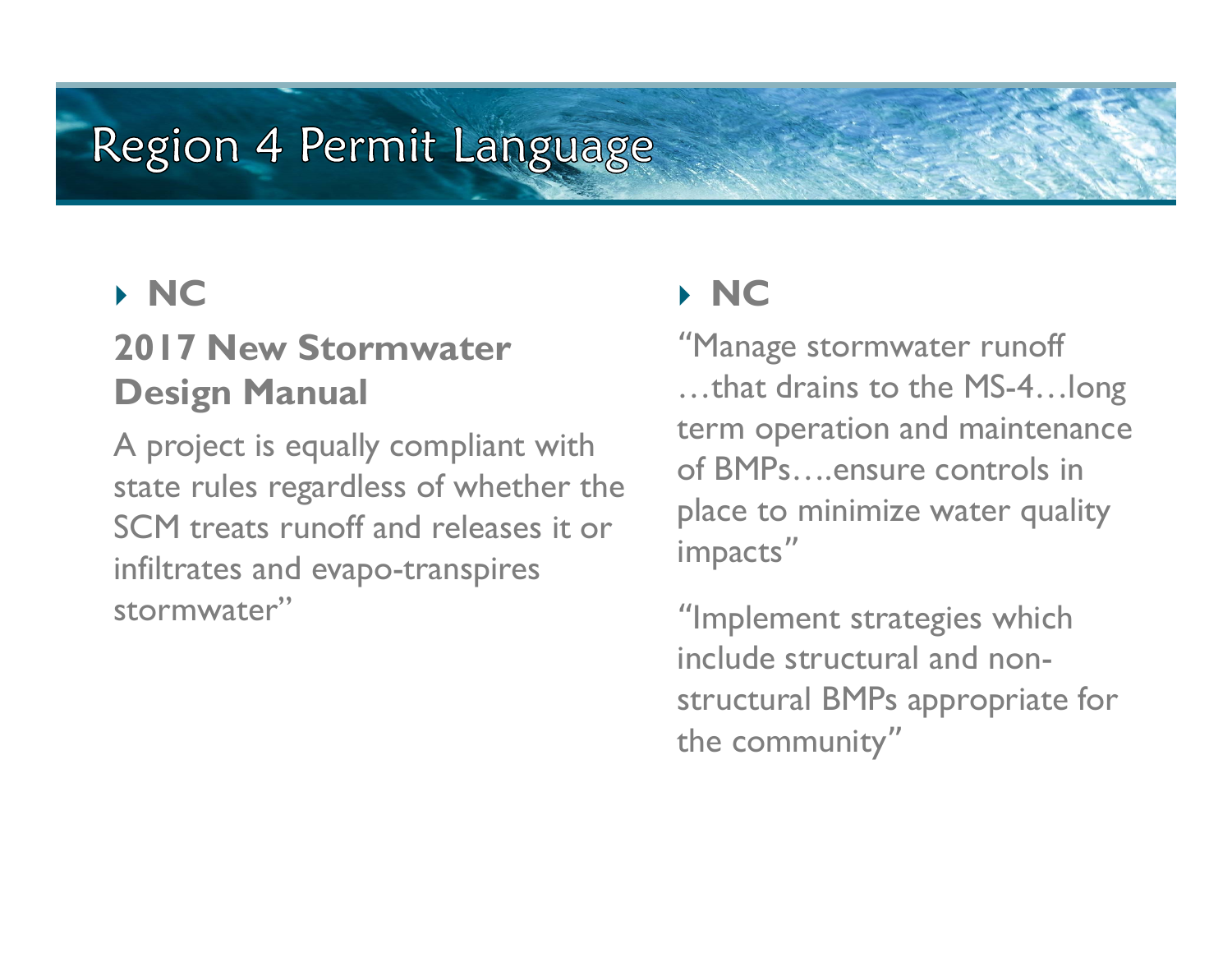- $\blacktriangleright$  Need Your Help to Update Stormwater Policy Committee
- Posted on SESWA Community Forum
- ▶ Better information can lead to better outcomes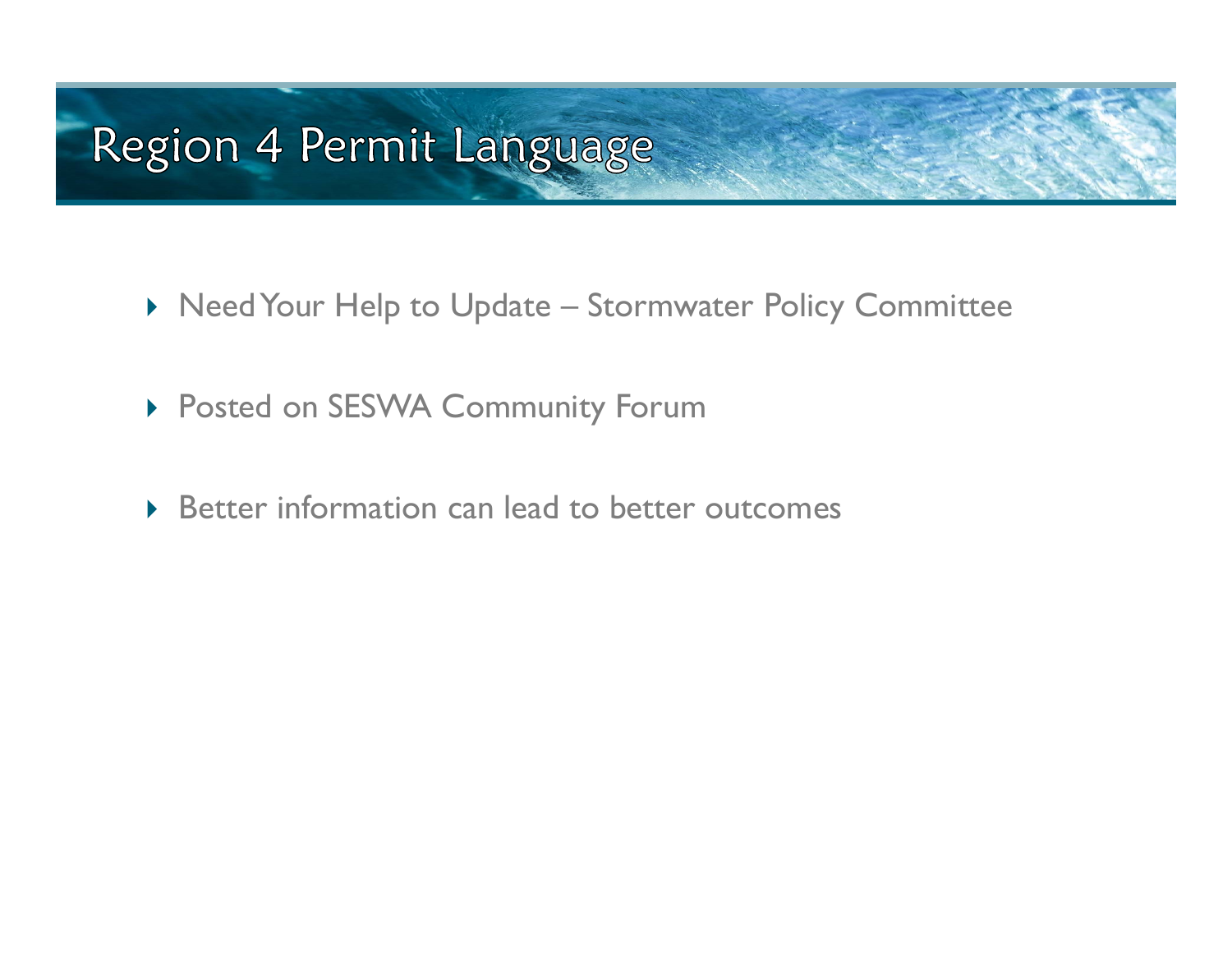### Example - IDDE Requirements

- **IDDE** usually includes stream surveys/walks
- Some jurisdictions require stream walks
- Some jurisdictions allow use of aerial photos
- Some require combination of both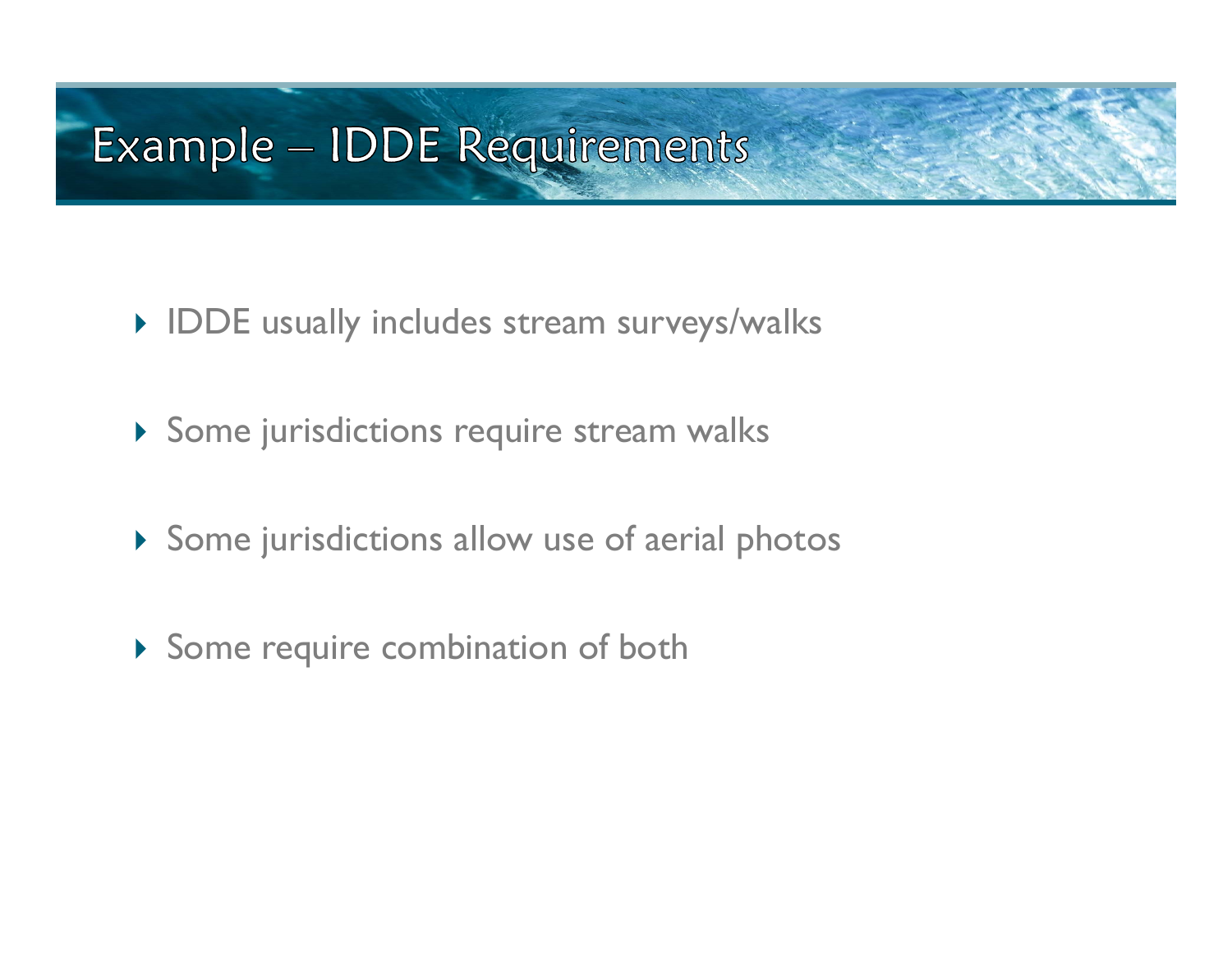### **Audience Participation**

▶ What is Happening in Your State?

What Are You Concerned About?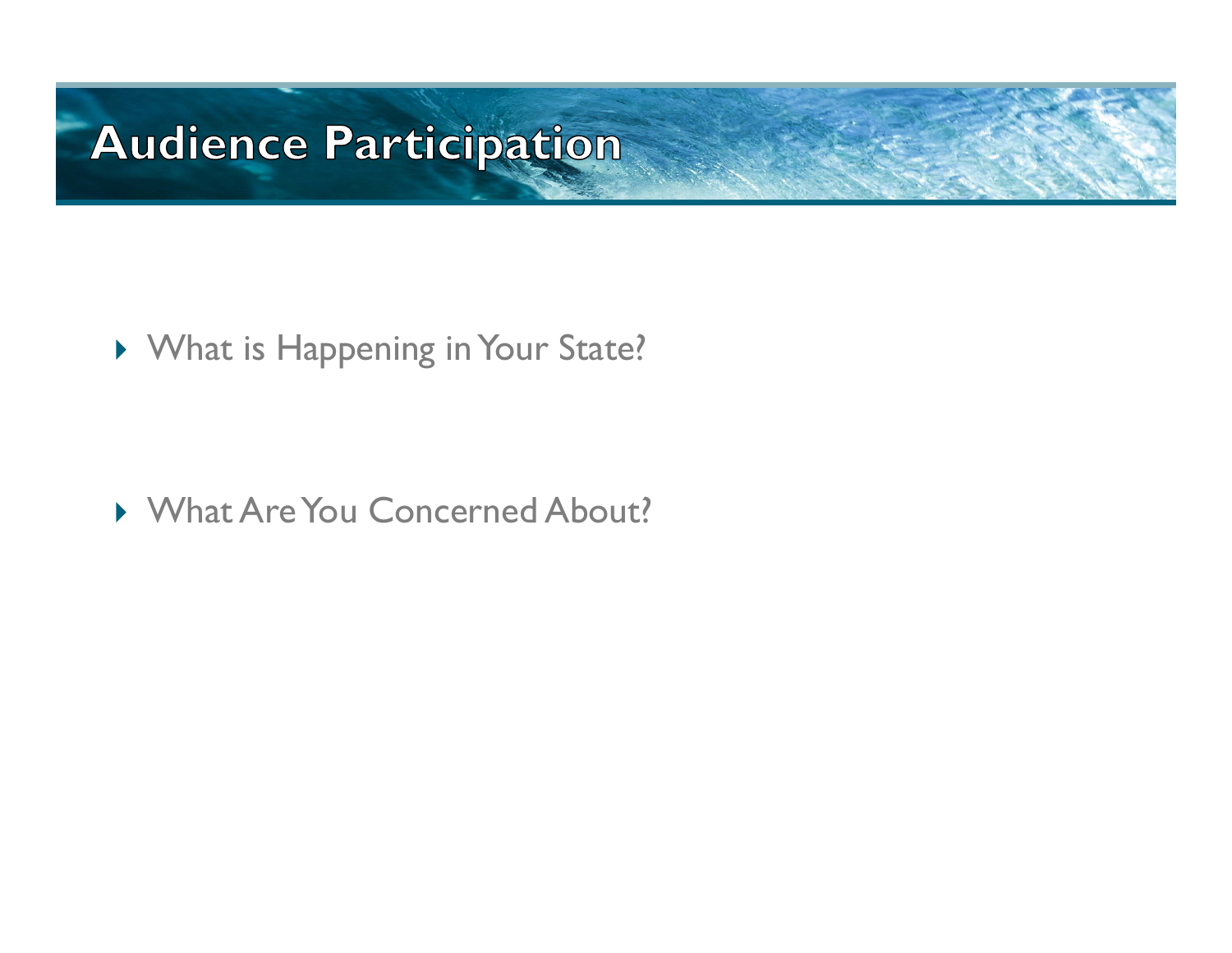# **Overall Message**

- ▶ Different States Have Different Requirements Not Always Consistent Between States
- SESWA Can Help Facilitate Communication between States, Use Community Forum
- ▶ Need Your Input and Help to Keep Dialog Going